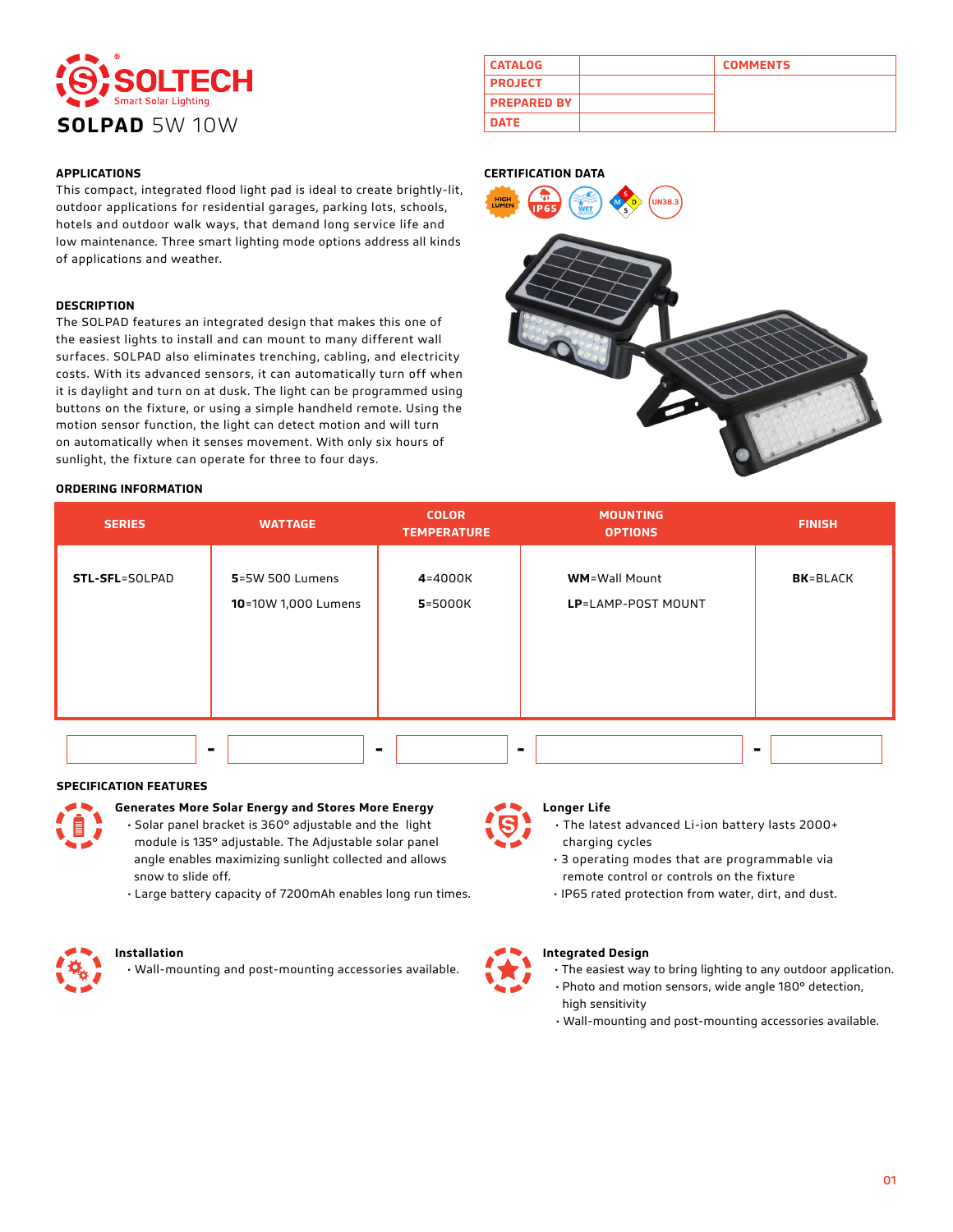| <b>CATALOG</b>     | <b>COMMENTS</b> |
|--------------------|-----------------|
| <b>PROJECT</b>     |                 |
| <b>PREPARED BY</b> |                 |
| <b>DATE</b>        |                 |



| <b>CATALOG</b>     | <b>COMMENTS</b> |
|--------------------|-----------------|
| <b>PROJECT</b>     |                 |
| <b>PREPARED BY</b> |                 |
| <b>DATE</b>        |                 |



# **SPECIFICATIONS**

| <b>LED Nominal Power</b>      | 5W                           | <b>10W</b>                   |
|-------------------------------|------------------------------|------------------------------|
| <b>Solar Panel</b>            | Mono-Crystalline 5.5V 3.2W   | Mono-Crystalline 5.5V 6W     |
| <b>Lithium Ion Battery</b>    | 3.7V                         | 3.7V                         |
| <b>CCT</b>                    | 4,000K & 5,000K              | 4,000K & 5,000K              |
| Lumen Output@4000K            | 500                          | 1,000                        |
| <b>CRI</b>                    | > 70                         | > 70                         |
| <b>Product Size</b>           | 9.1 X 5.2 X 1.3 Inches       | 10.2 X 12.2 X 5.1 Inches     |
| <b>Beam Angle</b>             | 90°                          | 90°                          |
| <b>Waterproof Rate</b>        | <b>IP65</b>                  | <b>IP65</b>                  |
| Casting                       | PC & Aluminum                | PC & Aluminum                |
| Efficiency@4000K              | 100 lm/W                     | 100 lm/W                     |
| * Charging Time               | 7hrs (1000W/m <sup>2</sup> ) | 7hrs (1000W/m <sup>2</sup> ) |
| <b>Run Time (@Full Power)</b> | 2-3 Days                     | 2-3 Days                     |
| <b>Operation Mode</b>         | 3 Operating Modes            | 3 Operating Modes            |
| PIR Sensor Angle / Distance   | 120° / 16.7 ft               | 180° / 16-26 ft              |
| * Operating Temperature       | -20.5°C/-5°F to 113°F        | -20.5°C/-5°F to 113°F        |
| * Charging Temperature        | 0°C/32°F to 149°F            | 0°C/32°F to 149°F            |

\* The temperature can impact the battery's charging and normal operation. \* The solar charge time data is base on 77 degree F ambient temperature with the panel pointed directly at the solar radiation. The standard radiation value is 1000W/m2.

# **PRODUCT SIZE SOLPAD 5W**

## **SOLPAD 10W**







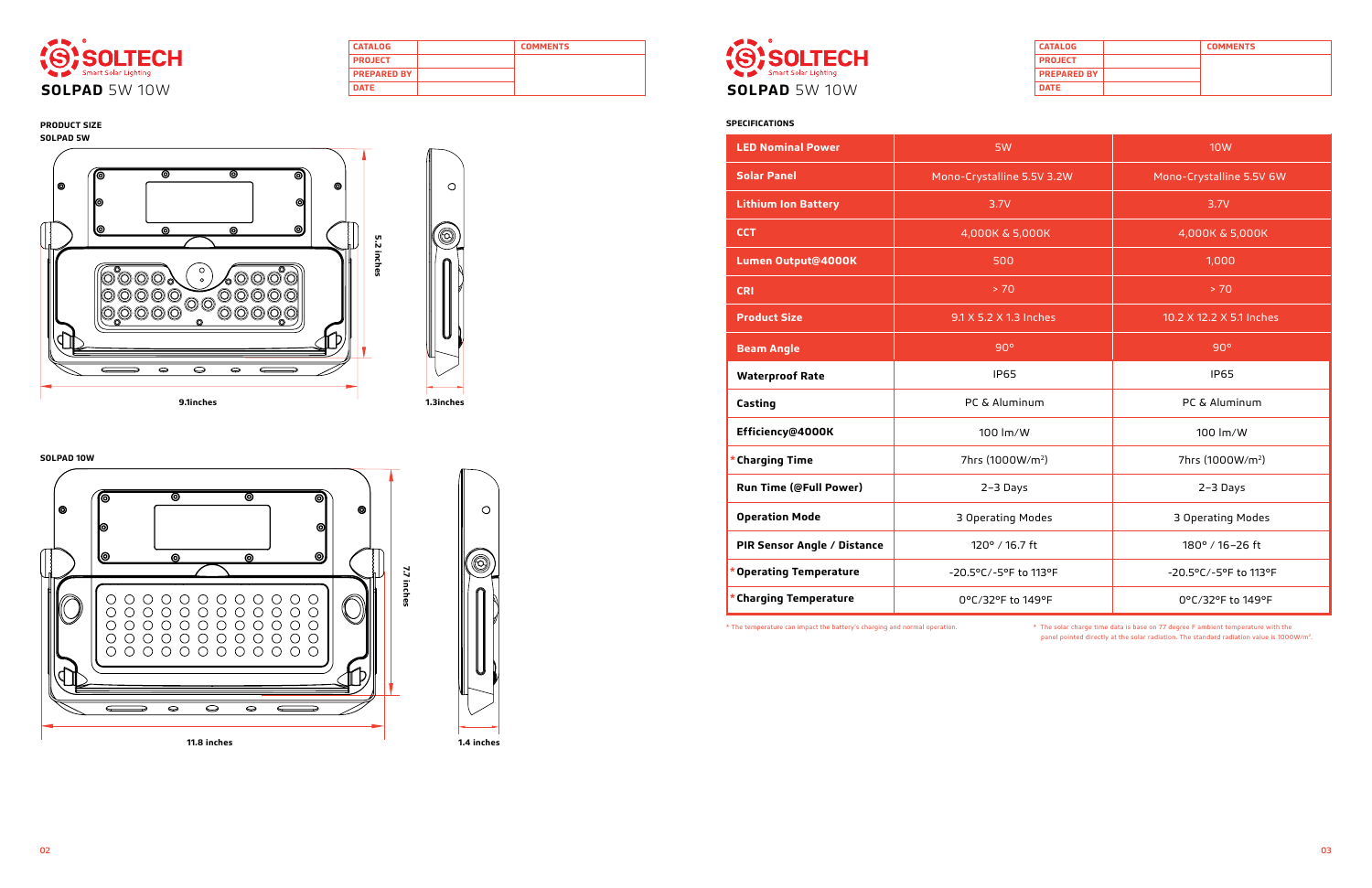| <b>CATALOG</b>     | <b>COMMENTS</b> |
|--------------------|-----------------|
| <b>PROJECT</b>     |                 |
| <b>PREPARED BY</b> |                 |
| <b>DATE</b>        |                 |



| <b>CATALOG</b>     | <b>COMMENTS</b> |
|--------------------|-----------------|
| <b>PROJECT</b>     |                 |
| <b>PREPARED BY</b> |                 |
| <b>DATE</b>        |                 |



**INSTALLATION** 5W











- 1. Use the Allen Wrench to loosen the bracket. Adjust it to the appropriate angle and tighten screws.
- 2. Use the Allen Wrench to loosen the light module. Pull it out and adjust it to your desired lighting angle, then tighten screws.
- 3. Mount the light onto the wall.
- 1. Prepare lamp, accessories, and tools.
- 2. Use the allen wrench to loosen the bracket.



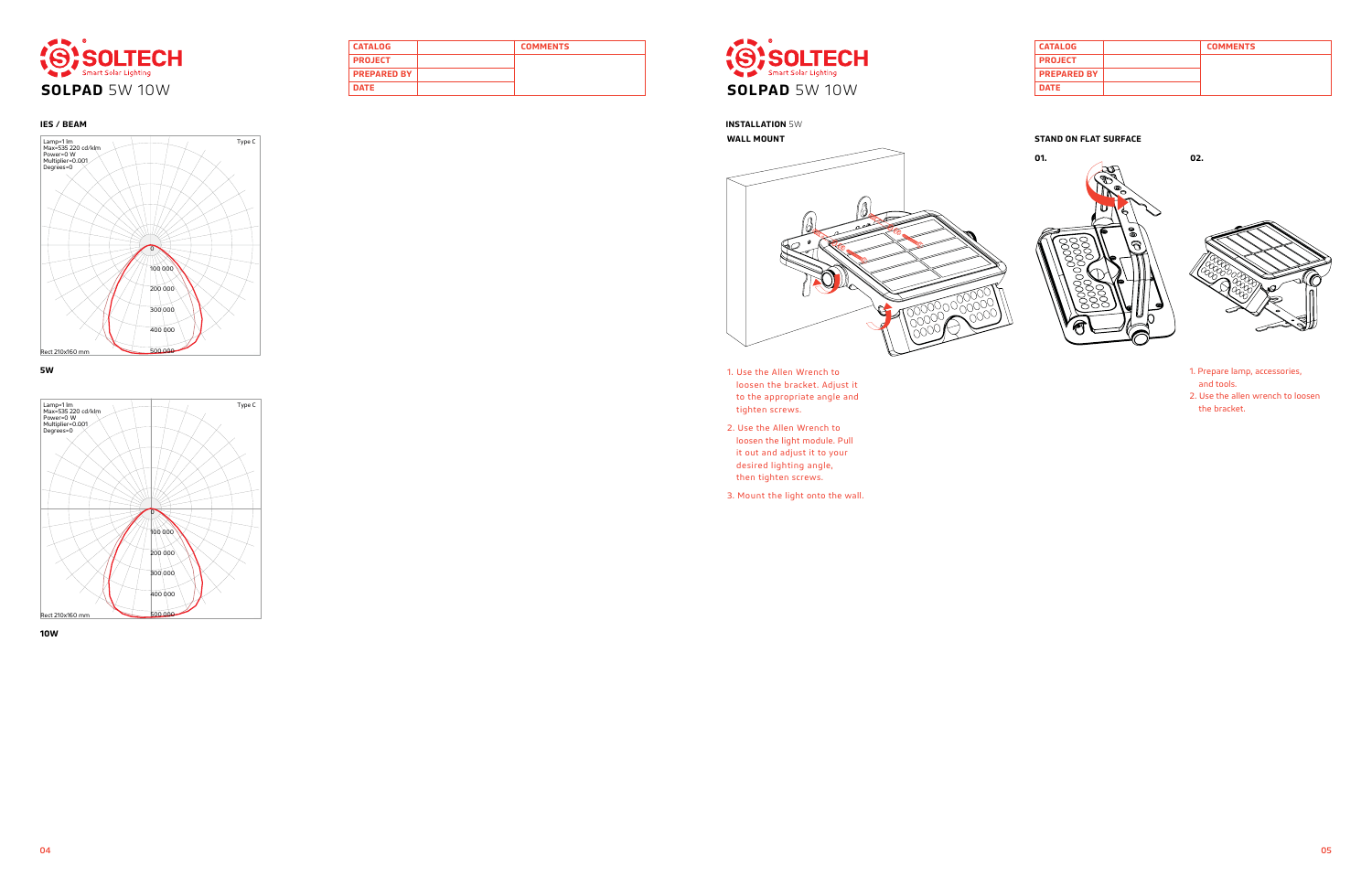**CATALOG COMMENTS**

**PROJECT PREPARED BY**



| <b>CATALOG</b>     | <b>COMMENTS</b> |
|--------------------|-----------------|
| <b>PROJECT</b>     |                 |
| <b>PREPARED BY</b> |                 |
| <b>DATE</b>        |                 |







## **3. Full Bright & Dim**

Automatically turns on to full brightness (1080lm) when motion is detected in the range ≤26ft and then turns to 3% brightness in 20 seconds of no motion.





# **4.Full Bright & Off**

06 07 Please press any button to specific operating mode, 6 hours of sunlight can provide opreation for 3–4 nights.



Automatically turns on to full brightness (1080lm) when motion is detected in the range ≤26ft and then turns off in 30 seconds of no motion.



# **REMOTE CONTROLS**





## **REMOTE CONTROLS**

**2. Constant Lighting Mode** Automatically turns on at dusk and remains 20% brightness.





# **INSTALLATION** 10W



1. Use the Allen Wrench to loosen the bracket. Adjust it to the appropriate angle and tighten screws.

2. Use the Allen Wrench to loosen the light module. Pull it out and adjust it to your desired lighting angle, then tighten screws.

3. Mount the light onto the wall.

## **OPERATING MODES**

- 1. Automatically turns on at dusk and remains at 20% brightness
- 2. Automatically turns on to full brightness (1000 lm) when motion is detected within a range of ≤26 ft and then reduces to 3% brightness in 20 seconds of no motion.
- 3. Automatically turns on to full brightness (1000 lm) when motion is detection within a range of ≤26 ft and then turns off after 30 seconds of no motion.

**Works With Round & Square Poles**

1. Round Pole Mount

Diameter of 1.6–2.4 inches

2. Square Pole Mount

Side length of 1.2 –1.6 inches